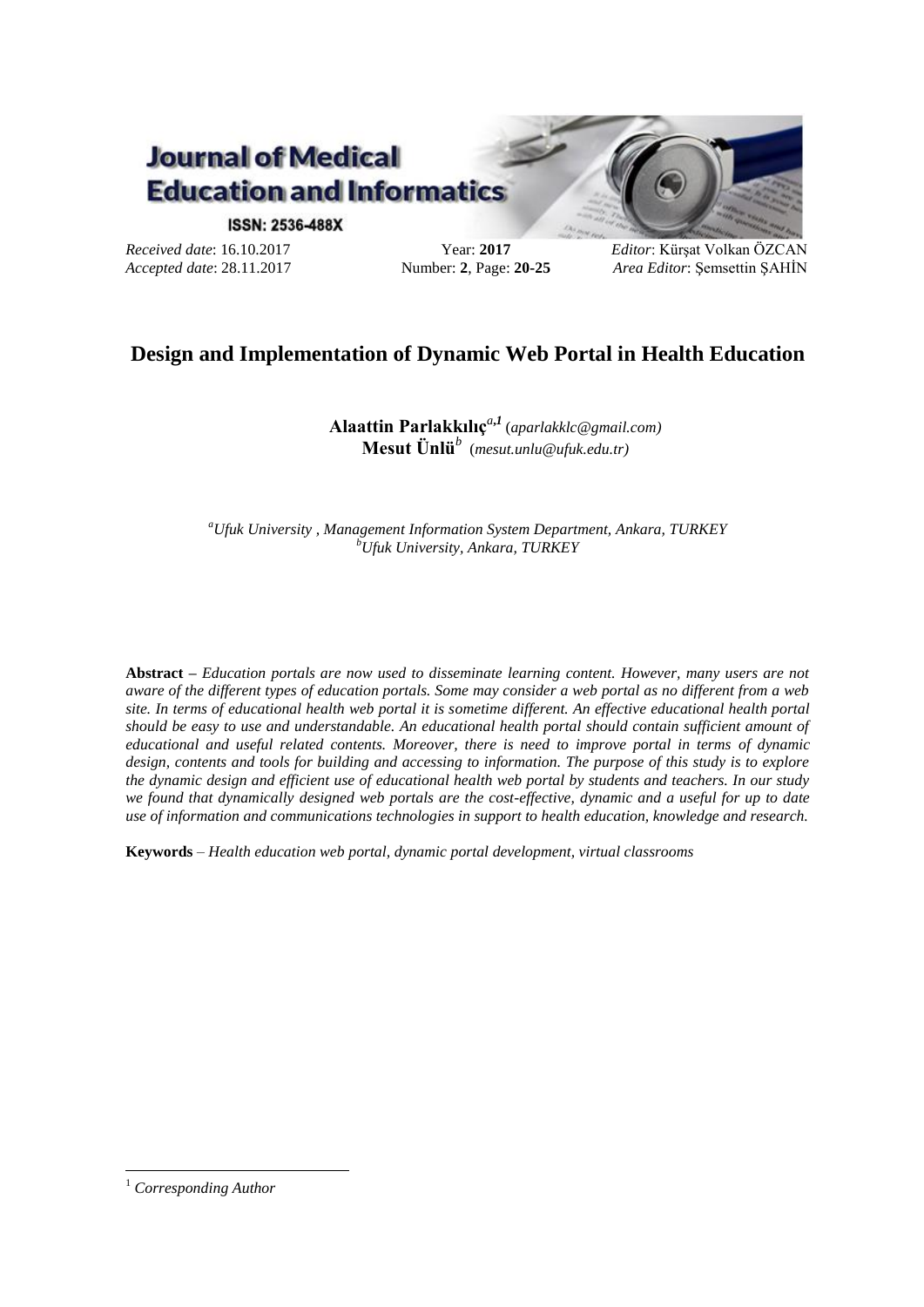# **1. Introduction**

Wide spread use of the internet has increased the number of education portals on the Web. A lot of organizations host and provide education portals for various education levels. Portal is a Web site that combines various content and provides a variety of services such as engines, directories, news, e-mail and chat rooms. Portals provide a customized gateway to Web information. The portal concept could be further developed to support the task performance (teaching and research) of academics (Pienaar, 2003).

The Health Education Portal is a resource that allows easy access to learning materials for both students and teachers. The portal brings together several teaching web based utilities under one single login allowing to see all of the curriculum. Although electronic resources support the curriculum, it should be emphasized that the learning experience chiefly involves people. These are lecturers, students, tutors and clinical staff in hospital and general practice. The existing system needs to share the volume and categories of information and make accessible to members is very limited. The accomplishments, plans programs and activities are difficult to disseminate to members as well as to publish with up to date information to other communities dynamically. It could be said that only a limited number of individuals access easily to updated information about the organization.

Dynamic web portals are currently being used for various reasons mainly for information dissemination and publication to a wider audience, education, launching campaigns, and advertising organizations (Siosan,M., et. Al,2010). A dynamic website or database driven website enables to update the content without the need to involve the web designer / web developer again.

## **2. Web Portals**

A portal links the pages/screens together; it takes information from diverse/different sources and presents them in a unified way. A portal is an environment through which a user access to web-based information and tools from a single Internet location (Farooq and Mir, 2010). A web portal is built upon layers of services and component modules. The framework facilitate the integration of data, provide access to relevant content, and incorporate to organize teaching materials that users use (Siosan,M., et. Al,2010).

Azar et al (Azar et al., 2008) state that there is no definitive categorization of the types of web portals. Strauss (Strauss, 2002) categorizes web portals as "Horizontal Enterprise Portals" and "Vertical Enterprise Portals". Horizontal portals cover different domains/areas but vertical portals maintain their focus on a single domain/area and covers all aspects. In other words a horizontal portal can target different companies/area that are identical or totally change where as a horizontal portal is an entry point for users to a particular domain having common interest (Farooq and Mir, 2010).

New applications and capabilities can be added to existing resources within the architecture. Moreover, the portal should be programmable and flexible that the information can be dynamically selected from various sources. The ability to exchange data among applications and provide application integration enterprise-wide is a fundamental component of a successful web portal (Weng,et All,2010).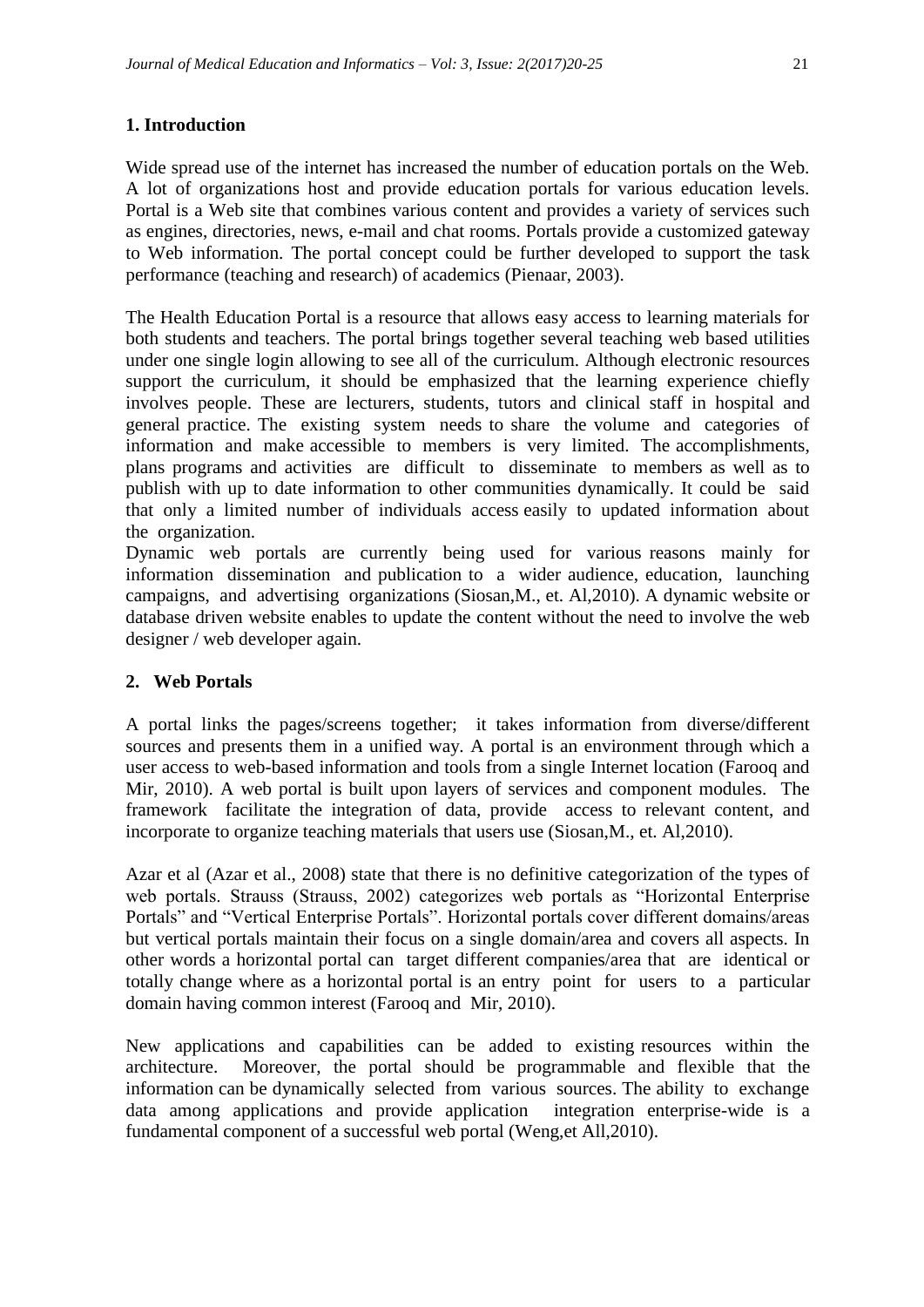### **2.1 Educational Web Portals**

Education portals refer to portals that provide educational services to their users. Such portals consist of three main components: a community of practice, a body of knowledge, and services. There are three types of education portals:

Networking Education Portal: Provides users a point of access to various educational tools and facilities. It functions as a center of communication for the different types of users, thus forming a network among them.

Organizational Education Portal: Constructed for organizations to deliver educational material. It contains information about the organization, its philosophy, fund providers and members of the staff.

Resource based Education Portals: Provides access to various educational resources online. They contain search facilities, links to institutions as well as subscription services. They offer generic, subject specific resources and links to other education resources (Baba and Kaur,2006).

Common features of education portal are members section, functional navigation menus, resources, and references. Interaction in learning is a necessary and fundamental mechanism for knowledge acquisition and the development of both cognitive and physical skills. Multimedia elements should be used sparingly. Contents presented are suited to the various groups for effective interaction between users and the system. Special attention are given to the following aspects:

- · Quantity of information presented
- Grouping and highlighting of information
- Screen display standardization
- Usage of multimedia elements and navigability (Baba and Kaur, 2006).

## **2.2. Health Education Web Portal Features**

A web portal for Health Education serves as an integrated gateway to the website and provides a single point of contact for online delivery of services to the health education people. As most of the students and health professionals use web resources for seeking information, doing research and communication, so dynamic web portals are becoming important (Moody, 2005).

The integration of existing health education curricula should be the result of a well-devised plan that begins with a needs assessment and concludes with the decision to use elearning[.32](http://journals.lww.com/academicmedicine/fulltext/2006/03000/the_impact_of_e_learning_in_medical_education.2.aspx) Although some institutions have tried to use e-learning as a stand-alone solution to updating or expanding their curricula, it is best to use an integrated strategy that considers blended learning. In undergraduate health education, e-learning offers learners materials for self-instruction and collaborative learning. E-learning materials suited for competencies can be integrated into the education of residents and fellows, replacing and supporting lectures and other synchronous methods of instruction. Asynchronous elearning can be effectively used during demanding clinical rotations, especially when duty hours are limited (Ruiz,At all, 2006).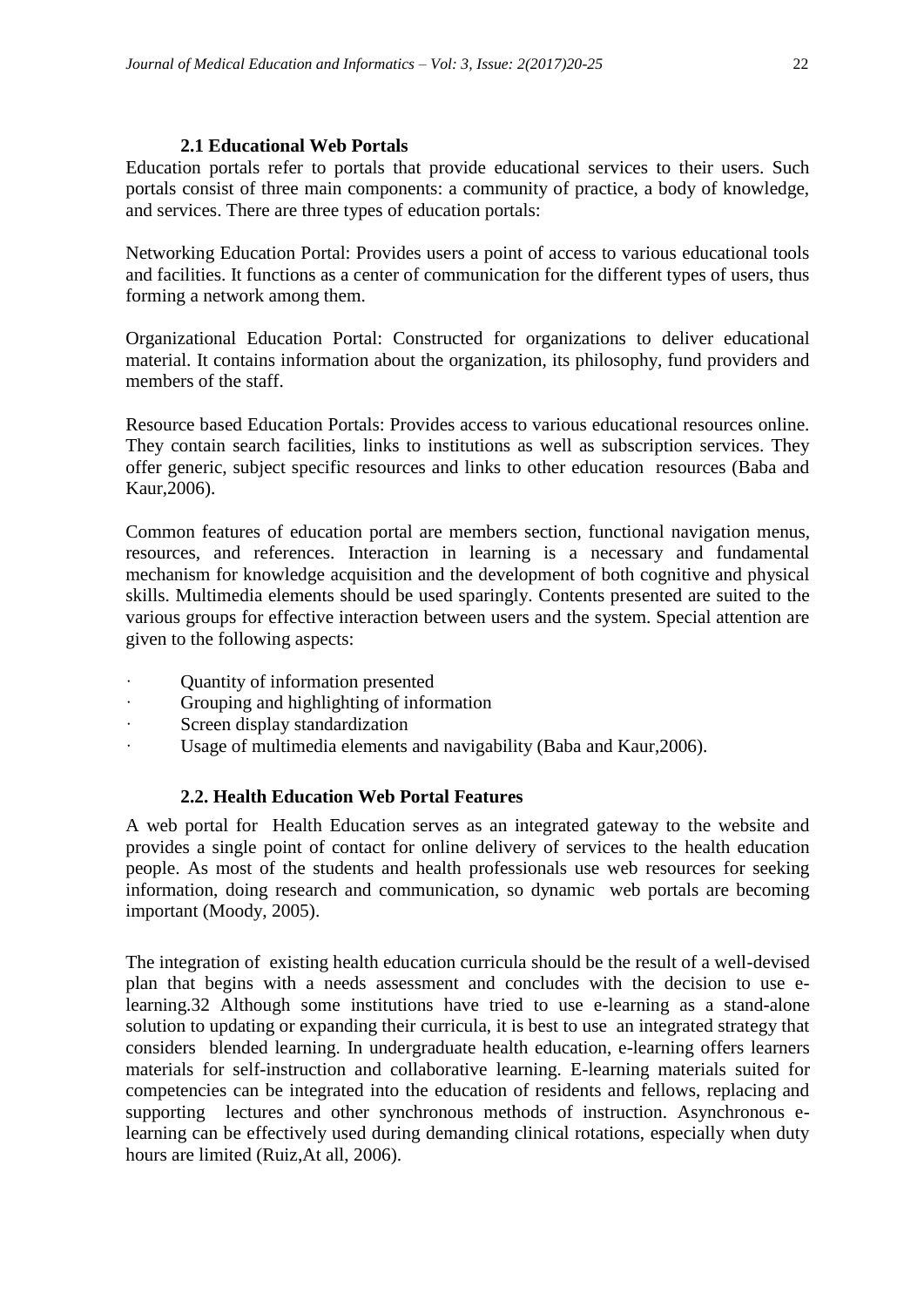In continuing medical education, physicians can attend medical e-conferences using elearning. The complexity and breadth of medical education content, together with the scarcity of experts and resources make e-learning a reasonable proposition. Many medical schools and health care organizations are already producing e-learning materials that could be in reach of educator and learner. An all-inclusive e-learning solution with the institution and learner at the centre is comprised of three core components:

1) Infrastructure; 2) Services; 3) Content.

The infrastructure refers to the application-level software that allows all aspects of learning (from classroom to web) to be created, managed, delivered, and measured. The e-Learning infrastructure builds on classic networking and enterprise infrastructure services and standards, such as IP-based networks, web browsers and database repositories. At the application level, three primary sets of technologies can be integrated to provide an infrastructure framework for delivering the complete suite of e-learning services limited (Ruiz,et All, 2006).These components include the Learning Management System (LMS), the Learning Content Management System (LCMS), and the Virtual Classroom (Sharma, At all,2012).

#### **3. Dynamic Web Portal Development**

A dynamic web page is any web page which has content that is changed by a program or script at the time the page is requested. Where frequent modification/updating of web content is necessary, a dynamic website is preferred. Dynamic Website Development is built around a database. The content can be changed anytime. A web programmer or web developer is not required to do changes (Siosan,M., et. All,2010). Dynamic web pages can also change their content based on what user do. If the information stored in the database changes, the web page connected to the database change accordingly and automatically without human intervention (Rose India Technologies, 2012).

Gülhane Health Education Web Portal interconnects web based applications. These applications are built with open source software and authoring tools. Before education and ongoing training programs were in traditional style and were only supported by power point documents. There was a need for a new, technologically modern and usable web based supported educational utilities. Upon these necessities it was decided to build a web portal to support education. The steps were as follows :

**3.1. Needs Assessment:** First, in order to create course materials in web it is required to train teachers, their assistants an web coordinator of departments. Secondly we had to choose a content management system and other programs and open source software. Thirdly it was required to set up hardware and infrastructure. Fourthly the time period for the project. And lastly a secure access system should be used for privacy, copy right and security.

**3.2. Planning:** After analyzing the needs we planned to do requirements. First of all we chose Moodle as content management system. With Moodle PHP and MYSQL were chose. And also we planed to translate Moodle interface into Turkish Language. For synchronous courses we chose Openmeetings. For building departments' web pages dynamically we chose Joomla open source platform. In order to train people who will use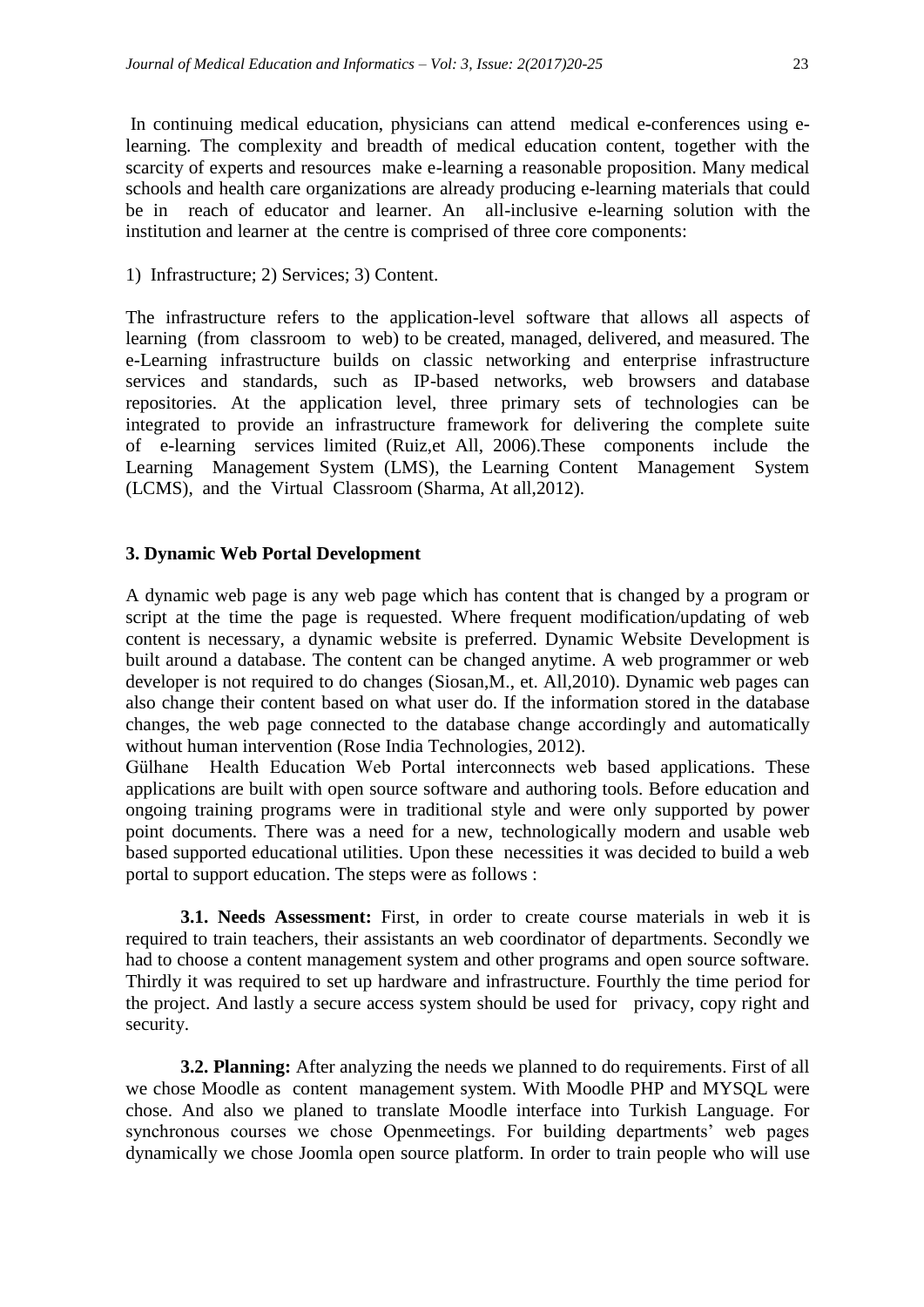the system according to their roles. we planned Moddle, Jommla and basic web design trainings. And also a token based certificated internet access system was decided to use.

**3.3. Realization of the portal:** According to chosen open software, hardware devices such as servers, network connections and other utilities were installed. Software and platforms were installed and tested too. Every teacher and assistant were trained for eight hours per person about using Moodle, and content design principles, Openmeetings and basic web design. Department web coordinators were trained eight hours per person about Jommla and basic web design. All students were trained for using Moodle and portal four hours per student.

After training Web coordinator, departments created new version of their web pages and uploaded to Joomla sever in five weeks time. Department web coordinators upload, edit, delete and maintained their web pages by themselves dynamically. For content management system all teachers and assistants created course contents according to course design principles an upload directly to Moodle server. Course uploading, student enrolling and other works are continuous works for them.

A secure internet access system was developed and a USB token was given to every person who will use the portal. Security and tacking is possible with this system.

**3.4. Dissemination and Maintenance:** All people in the school were given necessary right to access the portal according to their role. For every people there is a user account, password and certification utility. In the beginning of using the system there were some problems both technical and managerial but all were solved. Technical Guidance and help documents were prepared in Turkish and published for users.

#### **4. Conclusion**

Education portals combine various content and provide a variety of services to be used as a gateway. After development educational web portals it is difficult to keep them updated. Specially, information in health education content changes and completes its lifetime in short time. Thus it is required o update materials, information and services dynamically without help of web designers and IT professionals. The old system was not dynamic, but in our dynamic design we trained teachers, staff, web coordinators in order to create and upload content dynamically whenever required by using open source Learning Management System (LMS), design platforms. These gave us chances to disseminate wide use and updated portal for our university. An educational health portal should contain various useful content and services. We concluded that dynamically designed web portals are cost-effective, dynamic and useful for up to date use of information and communications technologies in support to health education, knowledge and research. For a successful dynamic educational web portal, needs assessment, planning, realization of the portal, training and a continuous dissemination and maintenance are required main steps.